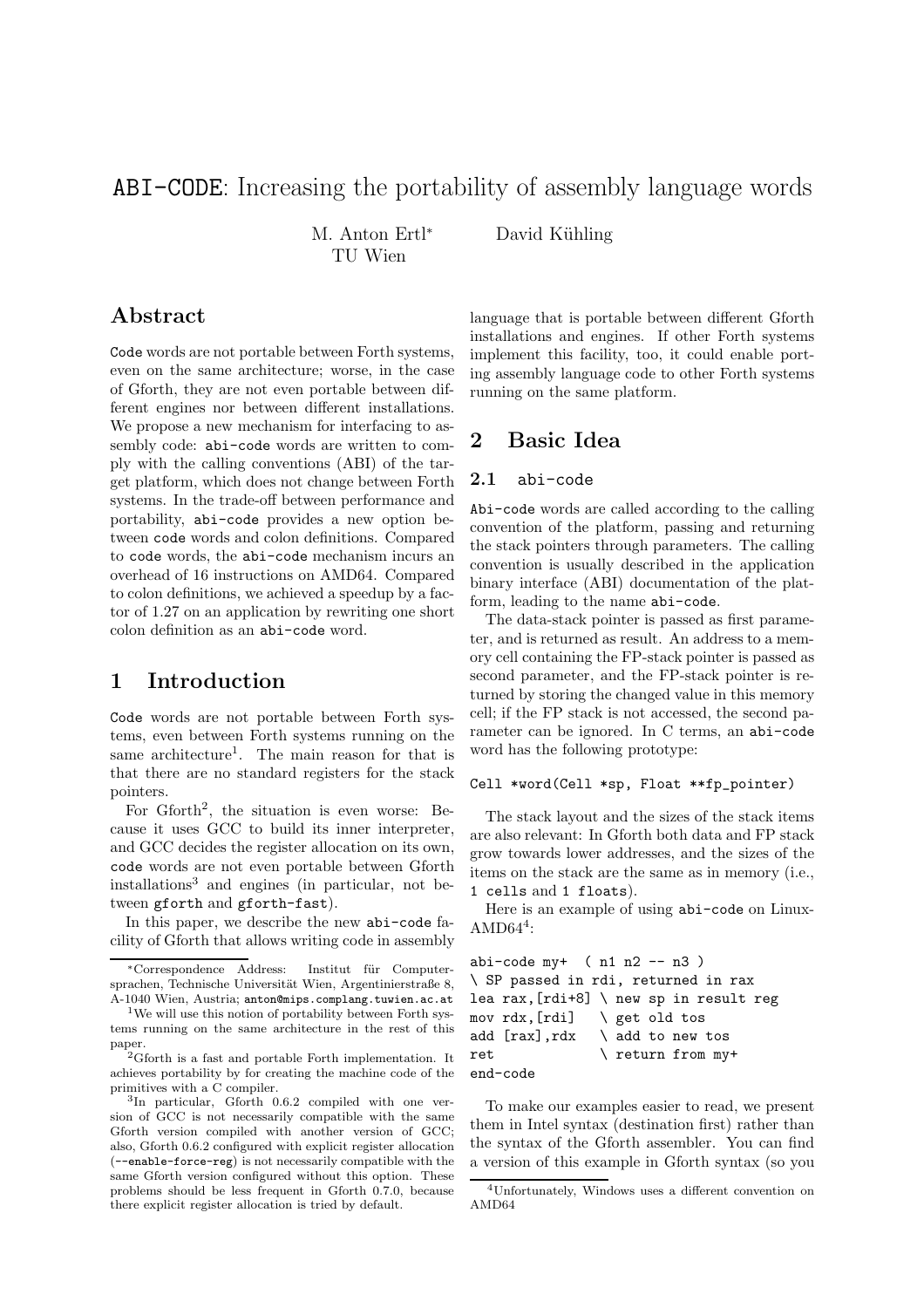can try it out) in the Gforth manual (development  $\check{\mathrm{version}}^5$ ).

Most calling conventions pass the parameters in registers, but IA-32 calling conventions usually pass them on the architectural stack, and therefore require slightly more overhead:

```
abi-code my+
mov eax, 4[esp] \setminus sp in result reg
mov ecx, [eax] \setminus \text{tos}add eax, #4 \ update sp (pop)
add [eax], ecx \setminus sec = sec + tosret \setminus return from my+
end-code
```
And here is an example of an FP abi-code word on Linux-AMD64:

```
abi-code my-f+
mov rdx, [rsi] \ load fp
fld qword ptr[rdx] \ r2
add rdx, 8 \ update fp
fadd qword ptr[rdx] \setminus r1+r2fstp qword ptr[rdx] \ store r
mov [rsi],rdx \ store new fp
mov rax, rdi \ sp in result reg
ret \setminus return from my-f+
end-code
```
Here we have some extra overhead, because the FP stack pointer fp is passed in and out in a memory location; also, here we do not need to update the data stack pointer sp, so moving sp to the result register requires a separate instruction.

Unlike ordinary code words, abi-code words need a special routine to invoke them out of a threaded-code inner interpreter. The definition of abi-code in gforth-fast on Linux-AMD64 is equivalent to the following:

```
: abi-code ( "name" -- )
  create also assembler
;code ( ... -- ... )
\ doabicode routine
mov [r15], r14 \rightarrow 1) store TOS to memory
mov rdi, r15 \qquad \qquad \setminus 2) sp to 1st arg reg
movsd [r12],xmm8 \ 1)store FP TOS
lea rax, [r9+10H] \setminus 3) body of name
mov [rsp+6b0H], r12 \setminus 2) store fp in memory
lea rsi,[rsp+6b0H] \ 2)2nd arg: fp address
call rax \setminus 4) call name's body
mov rdx,[rsp+6b0H] \ 2)load fp
mov r14, [rax] \quad \setminus 1) load TOS
mov r15,rax \ 2)copy sp to sp reg
movsd xmm8,[rdx] \ 1)load FP TOS
mov r12, rdx \qquad 2)copy fp to fp reg
NEXT \setminus 5)threaded dispatch
end-code
```


Figure 1: Code field layout for ;abi-code-defined words

The doabicode routine consists of the following components (the numbers in the comments above refer to the component numbers):

- 1. Saving the tops of the stacks to memory to comply with the memory-stack convention of abi-code words; and loading the tops of the stacks back into registers afterwards. This is needed because gforth-fast keeps the tops of both the data stack and the FP stack in registers (r14 and xmm8).
- 2. The FP stack pointer is stored in memory, and argument registers are set up. And after the call the new stack pointers are moved to the registers of sp (r15) and fp (r12).
- 3. The address of the called routine is computed (it starts at the body address, which is computed by adding 2 cells (10H) to the CFA in r9.
- 4. The actual call.
- 5. Invoke the next primitive (NEXT).

Gforth also contains a primitive abi-call that is used for invoking abi-code words (primitivecentric code  $[\text{Ert}02]^{6}$ ; it has the same components except that the address of the called routine is found as immediate argument of the primitive, not through the CFA.

This overhead will probably be a little lower in native-code compilers, but most of the components will be there too.

<sup>5</sup>http://www.complang.tuwien.ac.at/forth/gforth/ cvs-public/

<sup>&</sup>lt;sup>6</sup>In primitive-centric threaded code every non-primitive (colon definition, constant, etc., and abi-code words) is compiled to a primitive followed by an immediate argument.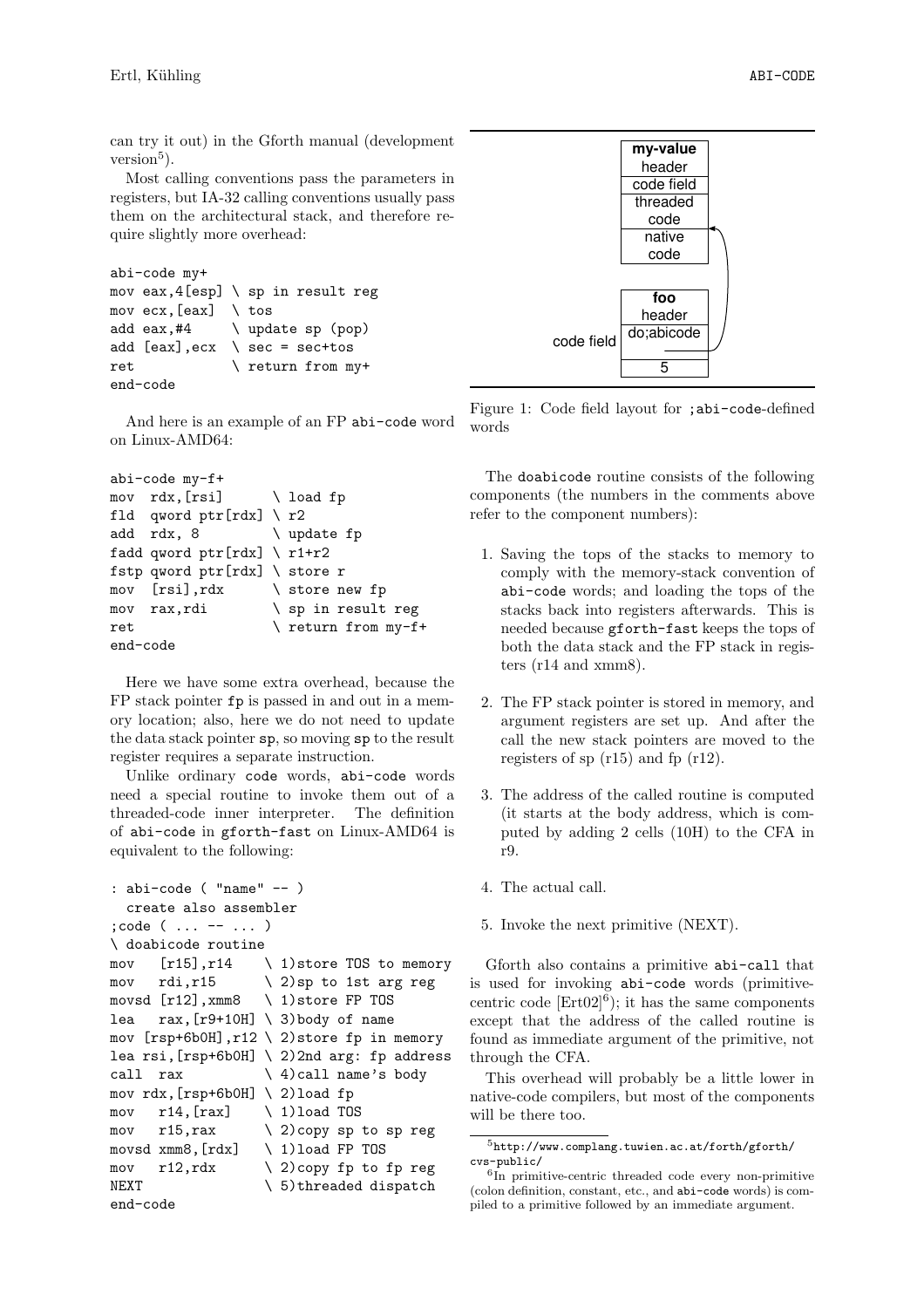### 2.2 ;abi-code

;abi-code is to ;code what abi-code is to code. The routine after ; abi-code is passed a third parameter: the body address of the word for which the routine provides the behaviour. In C terms, the routine has the following prototype:

```
Cell *word(Cell *sp, Float **fp_pointer,
           char *body)
```
Here is an example of using ; abi-code on Linux-AMD64:

```
: my-value ( w "name" -- )
  create ,
;abi-code (- - w)\ sp in rdi, address of fp in rsi
  \ body address in rdx, temp reg: rcx
  lea rax,[rdi-0x8] \ new sp in return reg
  mov rcx,[rdx] \ load value from body
 mov [\text{rax}], \text{rcx} \setminus store value on stack
  ret
end-code
```
#### 5 my-value foo

Unlike for ; code routines, we cannot use the start address of this routine as code address in the CFA of an indirect-threaded Forth. Instead, we have to use a solution like the one we use for does> defined words: The code address points to a routine do;abicode that calls ;abi-code routines. It finds the address of the routine to call in the cell right after the CFA (see Fig. 1). Gforth has two cells for the xt field, the second being used for does>-defined and ;abi-code-defined words. The do;abicode routine and the ;abi-code-exec primitive contains components similar to the doabicode routine shown above.

# 3 Discussion

### 3.1 Compared to code

The main disadvantage of abi-code words compared to code words is that they have additional calling overhead. We will look at the performance difference resulting from this overhead in Section 4.

The advantage of the abi-code approach is that it provides a simple and stable interface.

For programmers the advantage of that stability is that their assembly language words are portable between Gforth engines (gforth, gforth-fast, gforth-itc), and portable across installations (in particular, indepedent of the GCC version used). If abi-code was implemented by other Forth systems, abi-code words could be written to be portable across systems.

For the system implementor, the advantage of the stable interface is that the system is not tied to using the same register assignments internally forever. It can change, e.g., the number of stack items in registers, or move the data stack pointer to a different register if that results in faster code on a new processor.

The simplicity helps programmers by not having to learn and remember top-of-stack registers that the system may use internally; and it helps the system implementor by not having to teach that to programmers. Indeed, Mitch Bradley once commented that he went back from keeping the TOS in a register to keeping all stack items in memory in order to provide a simpler interface to the users. Abi-code provides the same benefit at a lower cost: we pay the additional overhead only when executing an abi-code word, not in the whole system.

### 3.2 Why use the ABI?

Why did we choose to use the ABI? Couldn't the same benefits not be achieved with another approach?

The major reason we chose to use the ABI is that it is easy to get GCC to generate an ABI call. There are some other benefits, however:

- We can use this facility to call functions written in non-assembly languages that conform to the ABI; these functions would have to be written to access the stacks, though. Indeed, we will probably modify the implementation of the libcc C interface [Ert07] to use this mechanism rather than the less refined calling mechanism it uses now.
- For each platform, the ABI is already given, so the system implementor does not need to decide what the interface should be. As long as there is only one system involved, this is not a particular advantage, but as soon as several systems implement a common interface, they would have to standardize on a common interface for each platform they support, and as anybody witnessing a standards process knows, that tends to be rather time-consuming. And that's the best case; instead, each vendor might go their own way on a new platform, so the advantage of a common interface would disappear.

There is also a disadvantage to using the ABI: ABIs often require passing the stack pointers in ways that are suboptimal. E.g., in our AMD64 example, the data stack pointer is passed in in a different register than it is passed out, and on IA-32 it is even passed in through memory; and the limitations of common ABIs have led us to pass the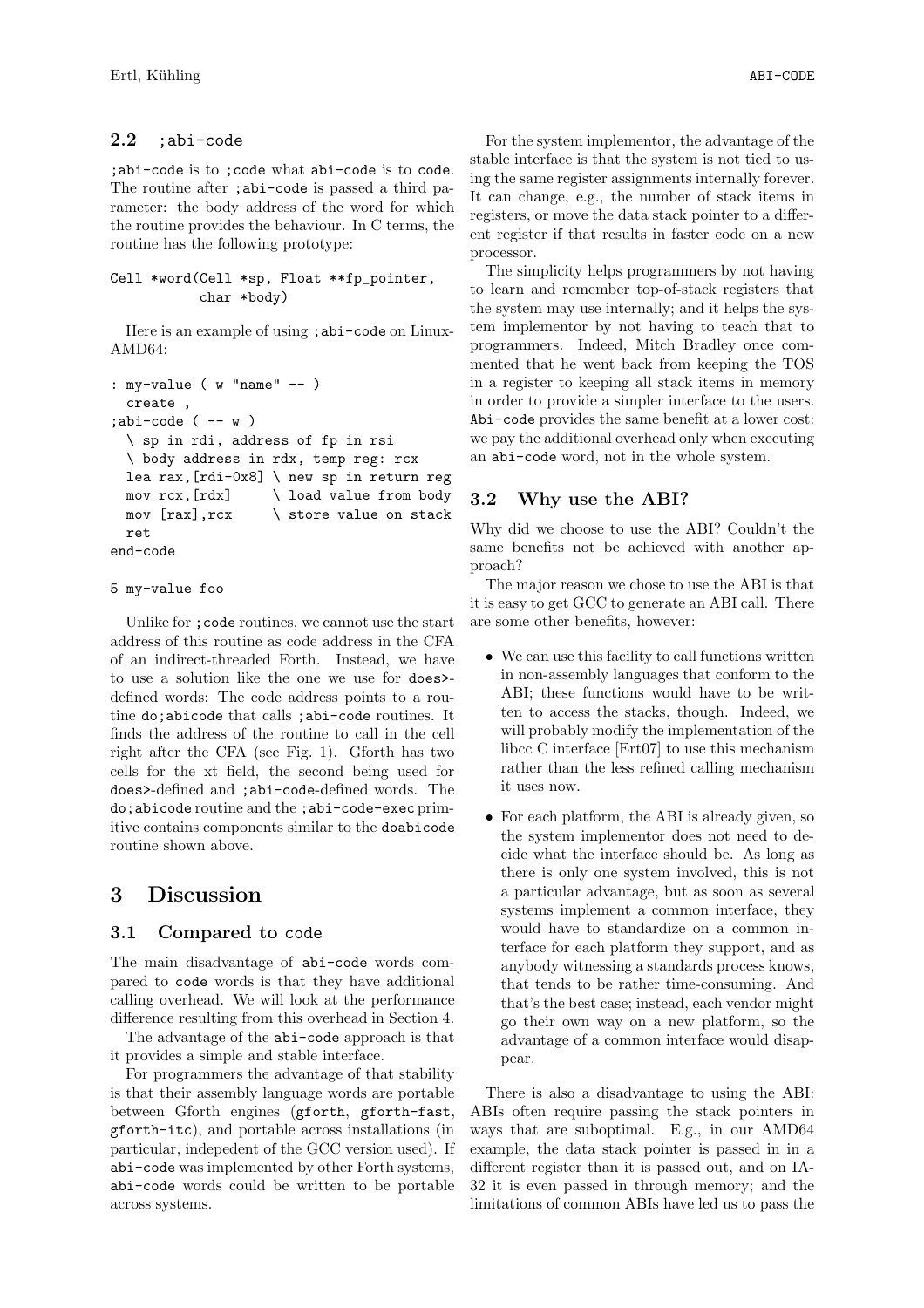FP stack pointer through memory in any case (see Section 3.4).

### 3.3 Alternatives

An alternative would be to have conventional code words, but supply macros that switch from the system's register-and-stack setup to a fixed register setup and back, just like the NEXT macro invokes the next word, whether the system is direct-threaded, indirect-threaded or subroutine-threaded.

In terms of overhead for a given interface this approach would save relatively little compared to an abi-code-like implementation: Only the computation of the call target, the call itself and the return would be eliminated.

One reason why we did not choose this approach is that we have no good way to get the register allocation for Gforth's engines out of GCC and into these macros; in contrast, with abi-code GCC does the setup of the call and the restoration for us.

Similarly, we could use code words, but abstract away from the concrete register allocation of a Forth system and the concrete implementration of the stack by providing macros for accessing the stacks and/or for the logical registers (e.g., stack pointers, temporary registers); if several systems implement the same macros, code may be portable between them even if their register allocation differs.

A problem with this approach is that some systems keep the top-of-stack in a register and others in memory. On most architectures you cannot use a memory access wherever you can use a register, so it would be tricky to set up the macros such that they can be implemented on all systems. Moreover, we again cannot use this approach for Gforth, because we have no automatic way to get the actual register allocation out of GCC and into these macros. And, to achieve true portability, Forth vendors would have to agree on the macros (and these may be architecture-specific, e.g., how many temporary registers are usable by code words), whereas someone else has already standardized the ABI.

Another approach that might be implementable in Gforth would be to do the setup and call in C code with asm() statements. This would allow us to use an arbitrary interface, not limited by the ABI.

A problem of this approach is that there is no guarantee that GCC plays along; it could run into a situation where it cannot allocate registers and would then fail to build Gforth. Or it could produce an abysmal register allocation that slows down Gforth significantly (that actually happens often enough without us playing such games).

The benefit of this approach over abi-code words does not appear to be big enough to merit the effort of implementing it.

### 3.4 What parameters and how to pass them

Gforth has four stacks visible to the engine: data, return, FP, and locals stack. Moreover, there is the instruction pointer (IP). Which of these pointers should be passed to the called word?

We decided to pass only the data and FP stack pointers (sp and fp), because these are the stacks normally used for dealing with general-purpose and floating-point data. The other stacks and IP are typically used for implementing Forth-system internal stuff like control flow or locals. Most users of abi-code will probably not want to implement such words; passing and returning them would increase the cost of executing every abi-code word, so we decided not to pass them.

How do we pass these two stack pointers and how do we return them? At first we passed sp and fp as parameters, and returned them in a struct, leading to the following prototype:

```
struct ac_ret {Cell *sp; Float *fp;};
struct ac_ret word(Cell *sp, Float *fp);
```
However, when we looked at the generated code, we found that this is implemented inefficiently on most platforms: The calling convention on most platforms returns a struct by storing it to memory before returning and loading it from memory in the caller (pcc calling convention). So, with two stack pointers in the struct this costs two stores and two loads. And, what's more, the programmer would have to write these stores and have to deal with the target address for this struct.

There is at least one platform (Linux-AMD64), where the standard calling convention passes small structs in registers, and on such platforms this could be the most efficient way of passing the stack pointers, but unfortunately GCC generates inefficient code (redundant stores) even on that platform.

So overall, while this could be an efficient method, in practice it isn't. And on most platforms it is cumbersome to use.

Therefore, we decided to switch to the currentlyused way to pass the stack pointers:

#### Cell \*word(Cell \*sp, Float \*\*fp\_pointer);

The downside here is that fp is passed and returned in a cumbersome way; but at worst this leads to as many loads and stores as returning a struct on platforms with the pcc calling convention, and in most cases (no FP stack access, or unchanged FP stack depth) it will have fewer loads and/or stores. This approach is also easier to learn and to use for programmers, especially for words that don't access the FP stack.

We also considered several other approaches, but did not implement them: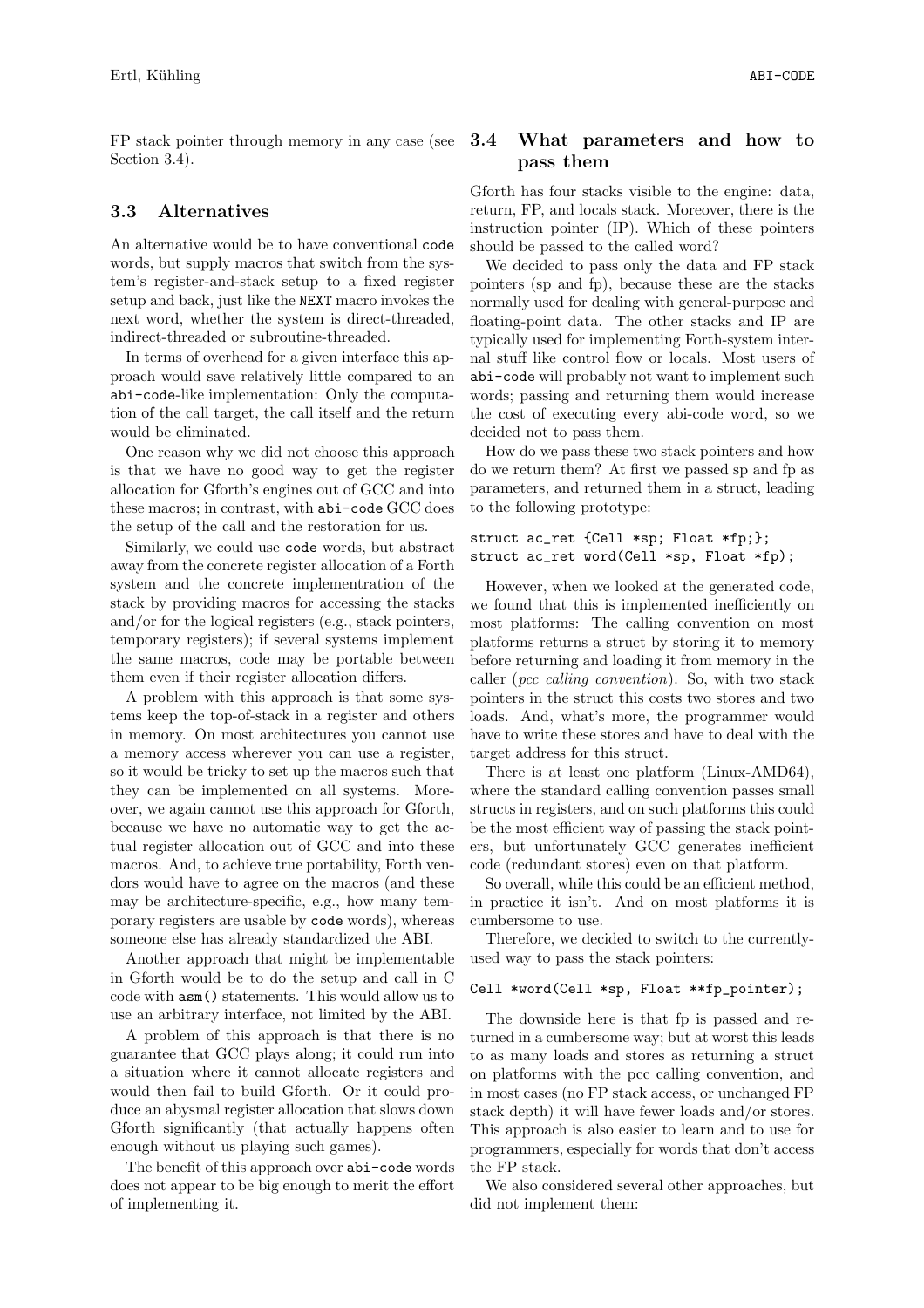- Put both pointers in memory and pass pointers to them; as a variation, put them in a structure in memory and pass one pointer to that. The main advantage would be that both stack pointers would be passed in the same way, leading to a cleaner interface. The disadvantage is that this approach is less efficient and requires more loads (and usually stores) than our chosen approach.
- Another, mostly orthogonal option would be to have different words for different usages: E.g., we could have abi-code-sp, where only sp is passed and returned (avoiding the overhead of storing fp to memory and loading it back); and maybe abi-code-fp, where only fp is passed and returned (in the same way that sp is passed now). This would increase the efficiency, but it would also increase the complexity, implementation and documentation effort of the interface, so we decided not to take this approach for now.
- A reviewer suggested passing the word's arguments and returning the result directly as defined in the calling convention, rather than through the Forth stack. The called routine could then also be called from C in the familiar way without having to set up a memory area for the stack and passing a pointer to that. This would require generating a wrapper that automatically translates between the Forth arrangement and the calling convention. We have done such a thing for calling C functions in the libcc C interface [Ert07], and this approach could also be used here.

But we don't think that this would be very useful, for the following reasons: 1) In a C interface we usually want to call pre-existing C routines, whereas here the typical usage will be to write new assembly code for this specific problem, so the exact kind of parameter passing convention does not make a big difference. 2) Most calling conventions provide no good way to pass back several results. 3) The wrapper would probably incur extra overhead; e.g., transferring the parameters from the Forth stack to the C stack on IA-32, where it is just as hard to access. 4) One could not implement words such as roll with such a mechanism.

### 3.5 Other Forth systems

Abi-code solves a problem of Gforth. Would there be a benefit to implementing abi-code in other Forth systems? Yes:

- Code using abi-code would be portable between Forth systems (on the same platform), unlike code using code. This could also be achieved by agreeing on a standard interface to code words for each platform, but reaching such an agreement can be a long and arduous process. For the ABI somebody else went through that process, so if we use that, we save ourselves that effort. As for the disadvantages, using the ABI leads to more overhead when executing abi-code words. What's worse, on some architectures there are different ABIs for different operating systems, so abi-code words do not necessarily port to other operating systems, even on the same architecture and Forth system, unlike code words on most systems.
- The infrastructure used for implementing abi-code can also be used for calling functions in other languages that use the ABI. However, most systems already have a more convenient C interface that does not require the called function to access Forth stacks. Still, given that these Forth systems implement the ABI for the C interface, it should be easy to implement abi-code on them.

There are additional requirements to make code portable across Forth systems: The stacks have to grow in the same direction in the systems (in Gforth all stacks grow downwards).<sup>7</sup> And the stack items have to have the same size and format; that's not a problem for cells, but different Forth systems use different FP formats/sizes on IA-32 (64-bit vs. 80 bit floats).

## 4 Performance

### 4.1 Benchmarks

The benchmarks are written for Gforth. We measure both gforth-fast --no-dynamic (direct threaded code) as well as the default gforth-fast (with various optimizations). Other systems use different implementation techniques, with different effects on performance, so take these results with a grain of salt.

We compare different ways to implement  $1+$ . This word is so short that its cost is relatively minor compared to the overheads of the various implementation techniques, so the overheads should dominate.

For ;abi-code, we have to pass the body address of the child word in addition to sp and fp. We just pass it as extra parameter.

<sup>7</sup>We could get around that requirement by having macros for accessing the stack at a certain depth.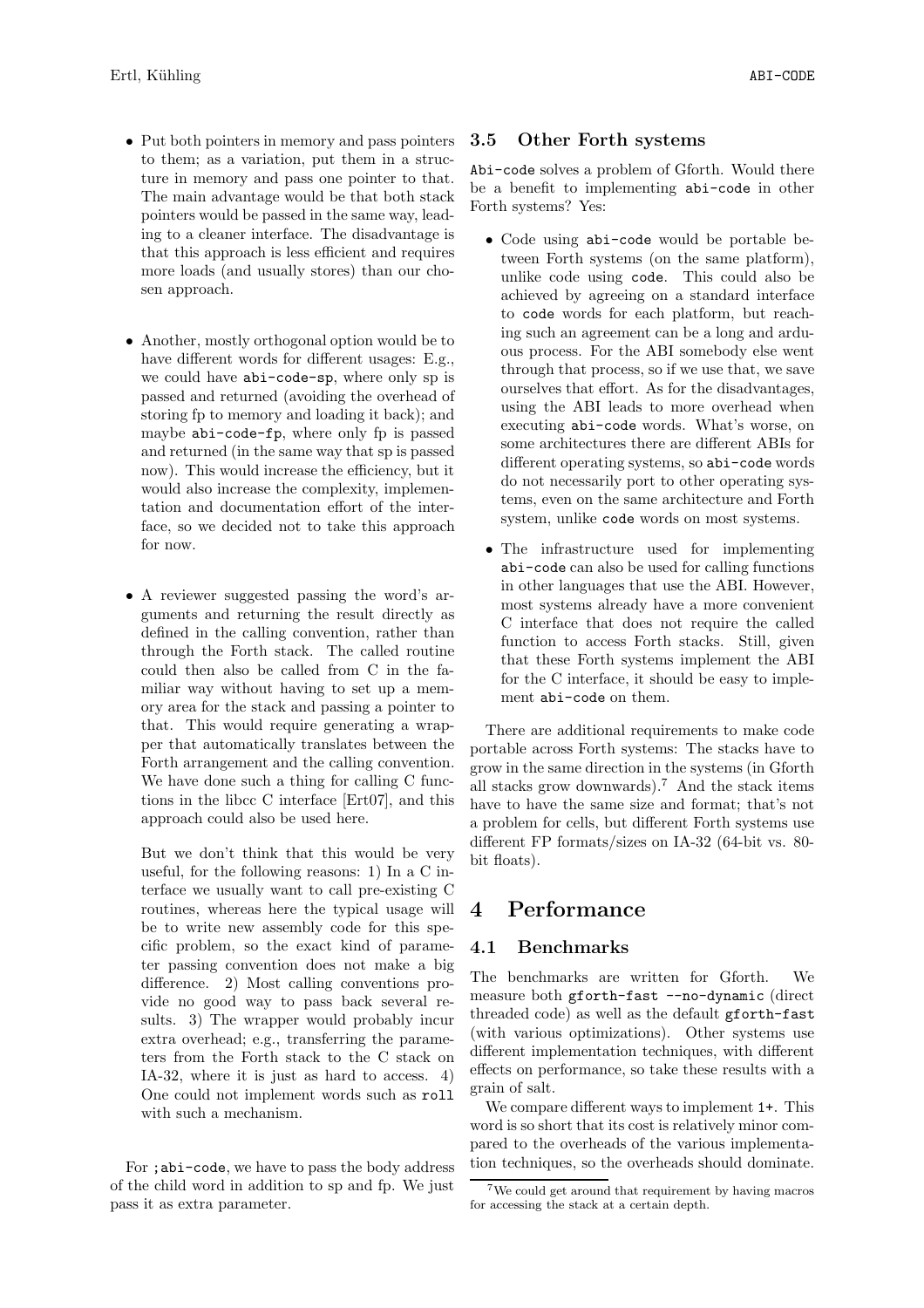Also, we can implement 1+ both as simple words, or through defining words. We complement this micro-benchmark with a result from an application (Section 4.4).

We compare four different ways of defining simple words:

- primitive Primitives come with Gforth, and Gforth knows quite a bit about them, in particular, how to use them in dynamic superinstructions [RS96, PR98, EG03a]. And Gforth can also perform other optimizations on them [Ert02, EG04, EG05]. These optimizations do not include combining a sequence of 1+ ... 1+ into n +, however.
- code-def A code definition. Gforth knows very little about such words, so these are executed as direct-threaded code.
- abi-code-def Abi-code definitions are usually executed through a primitive abi-call; all Gforth optimizations can be applied to this primitive, but the called routine is executed asis.
- colon-def A simple colon definition. Gforth does not perform inlining (yet). Colon definitions are invoked through the primitive call. But gforth-fast optimizes the body of the colon definition with a static superinstruction [Ert02] for the sequence lit +.

We also compare the corresponding four ways of defining 1+ through defining words:

- field-def Using the built-in field definition word +field; children of this word are compiled to a primitive lit+, which has all the usual optimizations applied. This primitive uses a literal constant in the threaded code, so it has a little more overhead than the primitive 1+.
- ;code-def To maintain the primitive-centric code [Ert02] in Gforth, the child of such a word cannot be compiled directly to threaded code like code-def. Therefore Gforth uses a primitive lit-execute to invoke it, adding some overhead; in particular, there is an additional indirect branch (from the primitive to the code after ;code). Moreover, the other indirect branch will always be mispredicted in some of our benchmark setups: those where we use dynamic superinstructions and run on CPUs with BTBs.
- ;abi-code-def Children of a ;abi-code word are executed through a primitive ;abi-code-exec similar to abi-call.

```
' 1+ alias primitive
\ add rbx,0x8 \ increment IP
\langle add r14,0x1 \langle increment TOS (gcc way)
\ next primitive or NEXT
code code-def
 add rbx,0x8 \ increment IP
 inc r14 \ increment TOS
 jmp [rbx-0x8] \ NEXT
end-code
abi-code abi-code-def
\ ABI: SP passed in rdi, returned in rax
 mov rax,rdi \ sp into return reg
 inc QWORD PTR[rdi] \ increment TOS
 ret
end-code
: colon-def 1 + ;
\ indirect definitions through defining a
\ defining word
1 0 +field field-def drop
\langle add r14, [r9+0x10] \langle >body @ +
\ add rbx,0x8 \ increment IP
\ NEXT
: my-field1 ( n -- )
    create ,
;code ( n1 -- n2 )
 \ sp=r15, tos=r14, ip=rbx, cfa=r9
 add rbx,0x8 \ increment IP
 add r14,[r9+0x10] \ >body @ +
 jmp [rbx-0x8] \qquad \qquad \setminus NEXT
end-code
1 my-field1 ;code-def
: my-field2 ( n -- )
    create ,
;abi-code (n1 -- n2)
 \ sp in rdi, returned in rax,
 \ addr of fp in rsi, body address in rdx
 mov rcx,[rdx] \ fetch increment from body
 mov rax,rdi \ sp into return reg
 add [rdi],rcx \ add increment to TOS
 ret
end-code
1 my-field2 ;abi-code-def
: my-field3 ( n -- )
    create ,
  does> (n1 - n2)@ + ;
1 my-field3 does>-def
```
Figure 2: Benchmark definitions (Intel syntax for assembly)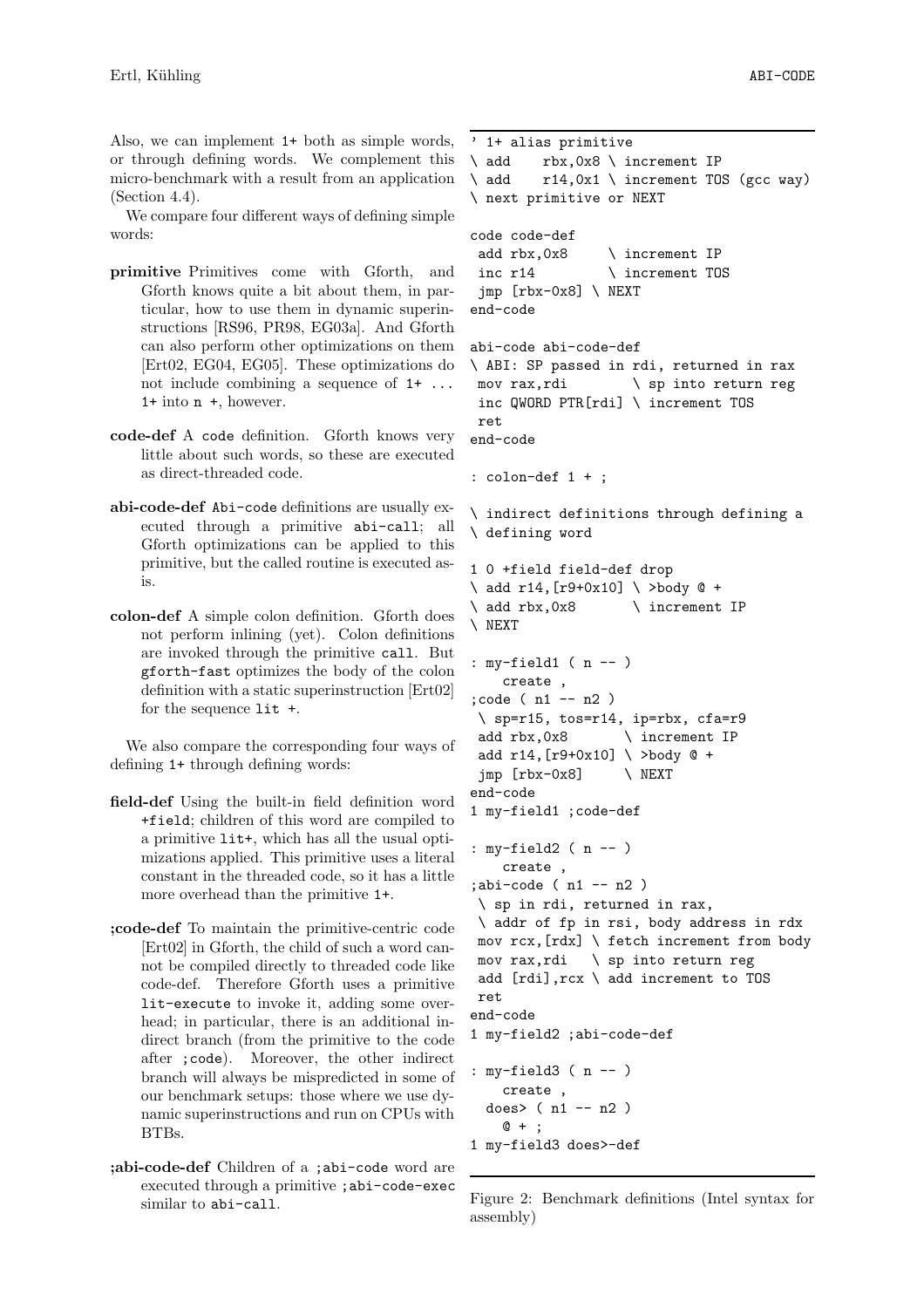does>-def Children of does> words are compiled to be invoked using the primitive does-exec (which is similar to a sequence of lit and call).

Figure 2 shows the definitions of these words for the Linux-AMD64 platform.

The benchmark consists of a loop that contains a sequence of these implementations of 1+. We measure a loop with a sequence of 23 1+s, and subtract the time for a loop with 3 1+s. This gives the time for executing 20 1+s without the loop overhead or startup effects. Note that these micro-benchmarks are unrealistic in their branching behaviour and therefore give unrealistic branch prediction results.

#### 4.2 Machines

The performance of these benchmarks is influenced strongly by how well indirect branches are predicted and by the cost of mispredictions when they happen. Therefore we measure the performance on two different CPUs:

- Athlon 64  $X2$  4400+ This processor has a branch target buffer (BTB), which predicts (to the first order) that each indirect branch jumps where it jumped to the last time it was performed. The misprediction penalty is around 12 cycles.
- Core 2 Duo E8400 This processor has a historybased indirect-branch predictor that is usually more accurate than a branch target buffer. The misprediction penalty is around 12 cycles.

All of these CPUs implement a return stack, so the returns at the end of abi-code words are predicted correctly.

We also vary the options used with the gforth-fast engine:

no-dynamic This is direct-threaded code.

default All optimizations are on. In particular, dynamic superinstructions benefits everything except code-def and ;code-def; static superinstructions benefit colon-def; and static stack caching benefits abi-code-def and ;abi-code-def.

#### 4.3 Results

Figure 3 shows the results for direct-threaded code, and Fig. 4 shows the results for optimized code. For both machines, we show instructions, some data about branches and branch mispredictions, and cycles. The metric we actually care about on a particular platform is the cycles, but the other metrics are also interesting, because they help explain the cycle counts that we see, and can help understand what performance to expect on other machines or for other benchmark settings.

For cycles and instructions, the count per executed word (implementation of 1+) is shown; branches and branch mispredictions are scaled up by a factor of 10, for two reasons: to make their size better visible; and to reflect the approximate cost of branch mispredictions in cycles.

#### Cycles and Instructions

The instruction counts are the same between the machines, because the same binaries are executed on both machines.

For threaded code (Fig. 3), we see that the primitive has a similar cyle and instruction counts as code-def; actually, the instruction count and cycle count is slightly better for the hand-written code word compared to the gcc-generated primitive.

Executing the abi-code word is more expensive by 13 instructions and 8–9 cycles; for the optimized code, the difference is 11 instructions and 4–7 cycles. This means that one will still use code words where their portability disadvantage is acceptable and the number of dynamically executed instructions in the word is relatively small on average (several dozen instructions or less).

The colon definition performs a similar number of instructions (and cycles) as the abi-code word for this micro-benchmark, but that's because 1+ is such a tiny word. For words with more functionality, a colon definition in a threaded-code Forth will require more instructions (and cycles) compared to a primitive or code word by a factor of 5-10 in many cases, whereas the abi-code word will only have the same 11–13 instructions of overhead as for this benchmark, not an overhead proportional to the functionality.

The instruction counts for field-def, ;code-def, ;abi-code-def, and does>-def are slightly higher than for the corresponding simple words (they fetch the increment from memory), but are otherwise similar to their corresponding simple words.

#### Branches and Mispredictions

Branch mispredictions have a strong influence on the cycle count, and the mispredictions in these micro-benchmarks are not representative of typical applications, so we have measured the number of branches and branch mispredictions, and present the results here.

For the branches, the Core 2 can count indirect branches (and their mispredictions), whereas the Athlon 64 can count taken branches (and their mispredictions). For these benchmarks, both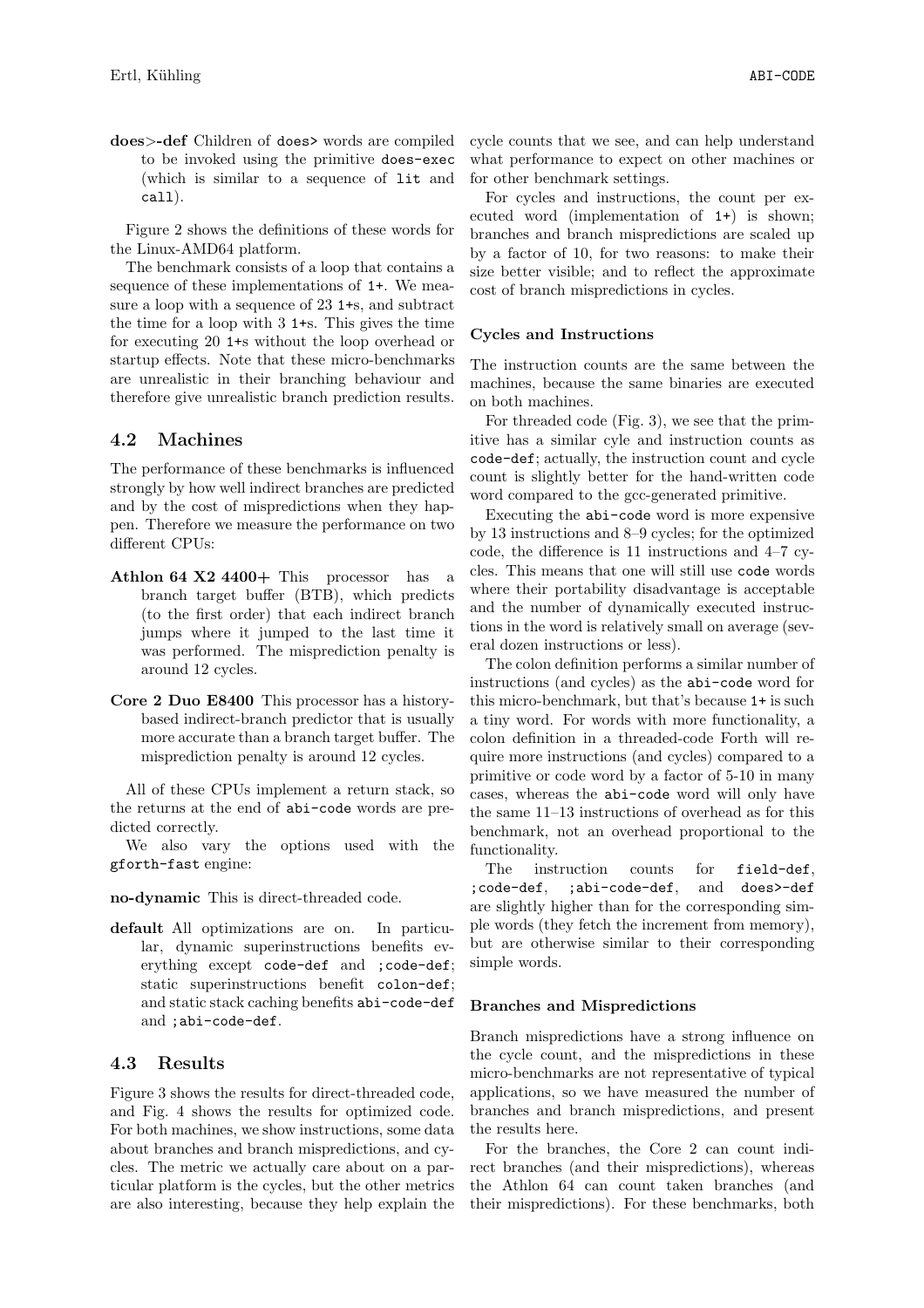

Figure 3: Performance results for gforth-fast --no-dynamic (direct threaded code)



Figure 4: Performance results for gforth-fast default (with optimizations)

measurements result in the same branch counts in most cases, except for the abi-code-def and ;abi-code-def cases: There the ret from the called word is counted as taken branch by the Athlon 64, but not as indirect branch by the Core 2. These returns are always predicted correctly by the return stack on both CPUs, so this difference does not affect the misprediction counts. The mispredictions differ between the CPUs, because they use different branch predictors.

Does the number of mispredictions differ systematically between code words and abi-code words?

One difference is that code words cannot use the dynamic superinstruction optimization used for Gforth primitives, typically leading to more mispredictions than for primitives (but only partially in our micro-benchmark). For abi-code words, dynamic superinstructions can be applied to the abi-call primitive; and the indirect call inside this primitive will be well predictable using BTBs and more sophisticated predictors, because each instance of abi-call will always call the same code.

Even for this micro-benchmark the Core 2 behaves mostly as expected (for the optimizing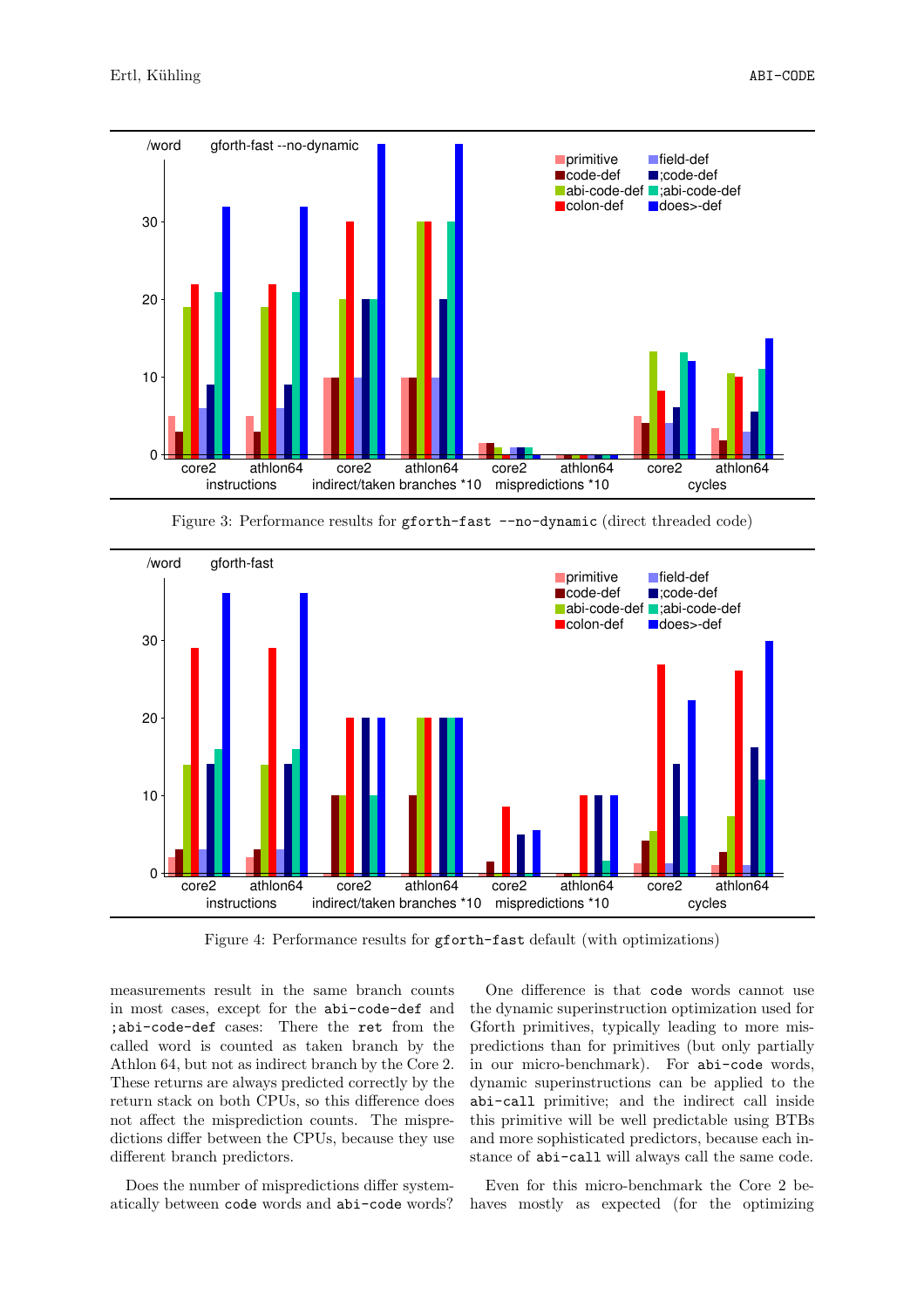Gforth, see Fig. 4): The branch prediction accuracy is worse for code-def than for abi-code-def, resulting in a similar cycle count for both of these words.

For threaded code the situation is different: There primitives, code, and abi-code words all have to perform an indirect branch at the end of the word, and that branch will often ( $\approx 50\%$  with a BTB) be mispredicted in real applications. Moreover, because there is only one replica of abi-call in a threaded-code system, the indirect call inside abi-call will also often be mispredicted if different abi-code words are used in the inner loop.

You may notice that the branch prediction accuracy on the Athlon 64 is better on this microbenchmark for threaded code than for the optimized version. That is an artifact of this microbenchmark; real-world code behaves differently [EG03b, EG03a].

#### 4.4 Application performance

In a Mandelbrot set calculation program we replaced a short colon definition (7 words, straightline code), with an abi-code word containing 11 MIPS instructions<sup>8</sup>. This resulted in a speedup by a factor of 1.27 on a 336MHz Ingenic XBurst Jz4720 running gforth-fast --dynamic. However, as with code words, this approach is only costeffective if a significant part of the run-time is spent in one or a few words.

## 5 Related work

The classical Forth way to define words in assembly language is code...end-code. It has the disadvantage of being system-specific, or worse, in the case of Gforth, installation-specific.

Modern Forth systems also provide a C interface. The main use of this interface is to call libraries that have been developed independently, but it can also be used to call C functions written specifically for a Forth application; and it can be used to call such functions written in assembly language. However, these functions usually have to be compiled or assembled separately before loading the Forth system<sup>9</sup> , in contrast to defining words in assembly language at the appropriate places in a Forth source file with abi-code and code.

New Micros' Max-Forth for the 68hc11 has a word called code-sub where the definitions have to end with an rts (return from subroutine) rather than a jmp next [Dum]. This avoids the need to hardcode the address of next and therefore increases the portability of hand-assembled machine code (there was not enough space for a Forth assembler). The implementation uses a run-time routine like Gforth does, but which is less elaborate than doabicode (no adjustment to an ABI necessary).

Looking beyond Forth, the Java Native Interface (JNI) [Lia99] shares a number of similarities with abi-code. It allows Java to call functions through an interface based on the calling conventions (ABI) combined with additional conventions. The called functions are portable across Java VM implementations, and even across platforms, if written in a portable language like C. There are also differences: JNI functions are compiled separately, and they are usually not written in assembly language.

# 6 Conclusion

Abi-code allows programmers to write assembly language words that work across Gforth engines and versions. If other Forth systems implement abi-code, too, they work even across Forth systems.

These words use the standard calling convention (ABI) of the platform, so they are easy to implement in Forth systems that are implemented with the help of a C compiler (like Gforth).

The price we pay for these advantages is an overhead of 11–13 instructions on AMD64 (4–9 cycles on current implementations) when invoking abi-code words. However, compared to colon definitions abi-code words can provide quite a bit of speedup (a factor of 1.27 by replacing one colon definition in one example application), at the cost of being architecture-specific. So abi-code provides a new option between colon definitions and code words in the tradeoff between performance and portability.

# Acknowledgments

We thank the anonymous reviewers for their comments and suggestions, which helped improve the paper.

## References

- [Dum] Randy M. Dumse. User Manual Max-FORTH. New Micros.
- [EG03a] M. Anton Ertl and David Gregg. Optimizing indirect branch prediction accuracy in virtual machine interpreters. In SIGPLAN Conference on Programming Language Design and Implementation (PLDI'03), 2003.

<sup>8</sup>http://mosquito.dyndns.tv/freesvn/trunk/ nanonote/forth/mandelbr.fs

<sup>9</sup>Exception: Bernd Paysan used Gforth's libcc interface to generate the C code from Forth code upon loading, and that C code is compiled and linked right away.